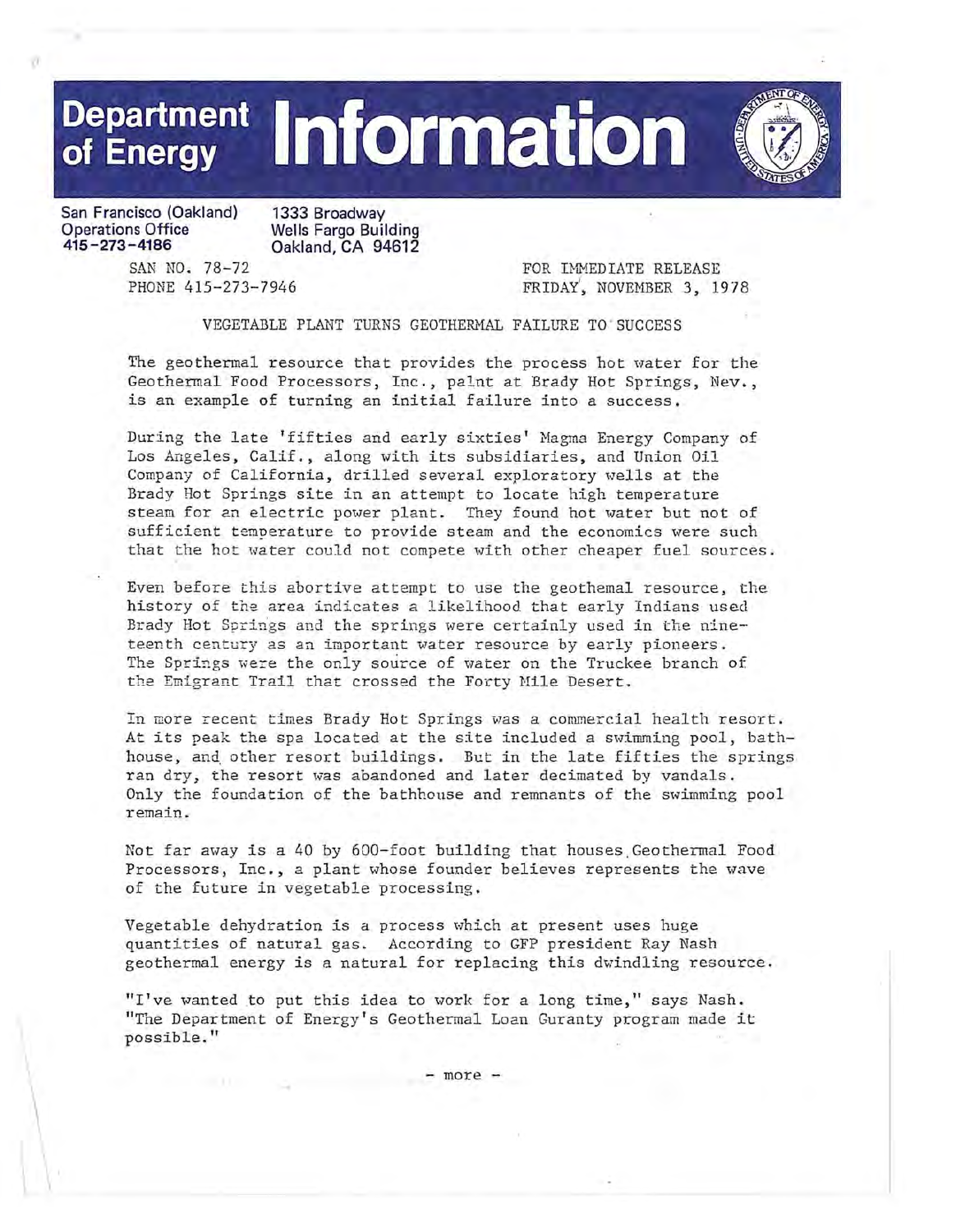page 2

Actually the technology associated with the plant is conventional and common to the food processing industry except for the heat exchanger which transfers geothermal fluid to dryer heat.

··.t·

Nash, a native of Texas, who grew up in California, has been associated with the food processing industry since 1941 when he started as a general laborer with Basic Vegetable Products of Vacaville, Calif. By the time he left Basic in 1954 he had worked his way up through Preparation Leaderman, Preparation Foreman, Dehydration Foreman, and Assistant Mill Superintendent in charge of milling, packaging and shipping, to Assistant Plant Superintendent. He also got involved in sales, working with potential customers in development of new products.

He left Basic to become Plant Superintendent at Vacu Dry Company at Sebastopol, Calif., where he helped design and install the first continuous apple dryer in the industry. Promoted to Plants Manager he lead the development of prune flakes, apple flakes, perforated apple pie slices and also helped develop dehydrated soup mixes.

In 1963 Nash moved on to General Manager of California Operations for Rogers Bros. Company at Turlock, Calif. Continuing his interest in innovation he developed a raw procurement department to contract and haryest onions and garlic. These vegetables had previously been purchased on the open market.

In 1967 Nash became Vice President for Manufacturing and Raw Procurement for Gilroy Foods, a division of HcCormick Schilling, at Gilroy, Calif., and where he was responsible for starting a Fresh Market Company for onions and garlic.

On 1970 he became a consultant, working with Hunt-Wesson Foods, Proctor and Swartz (dryer manufacturers), Philadelphia, Pennsylvania, Roger Denlon Company, Oxnard, Calif., and to the Mexican government for a garlic dehydration plant.

With the approval of the Geothermal Loan Guaranty by the Department of Energy in October 1977 Ray Nash began to see 'a longtime dream come true--a geothermal vegetable processing plant. Nevada National Bank in Reno provided the loan which amounted to \$2.8 million of the almost \$4 million cost of the project.

Already in existence on the 160 acre site where the 10 wells drilled by Nagma Energy Company mentioned earlier. The site is on private land leased from Mrs. Lucy Brady for whose family the Hot Springs were rtamed.

The geothermal expert on the project is B. C. McCabe, Jr., Vice President of GFP and longtime associate in Magma Energy. It was McCabe who introduced Nash to the possibilities of geothermal. Together they worked out the plan to match'up geothermal energy with food processing.

- more -